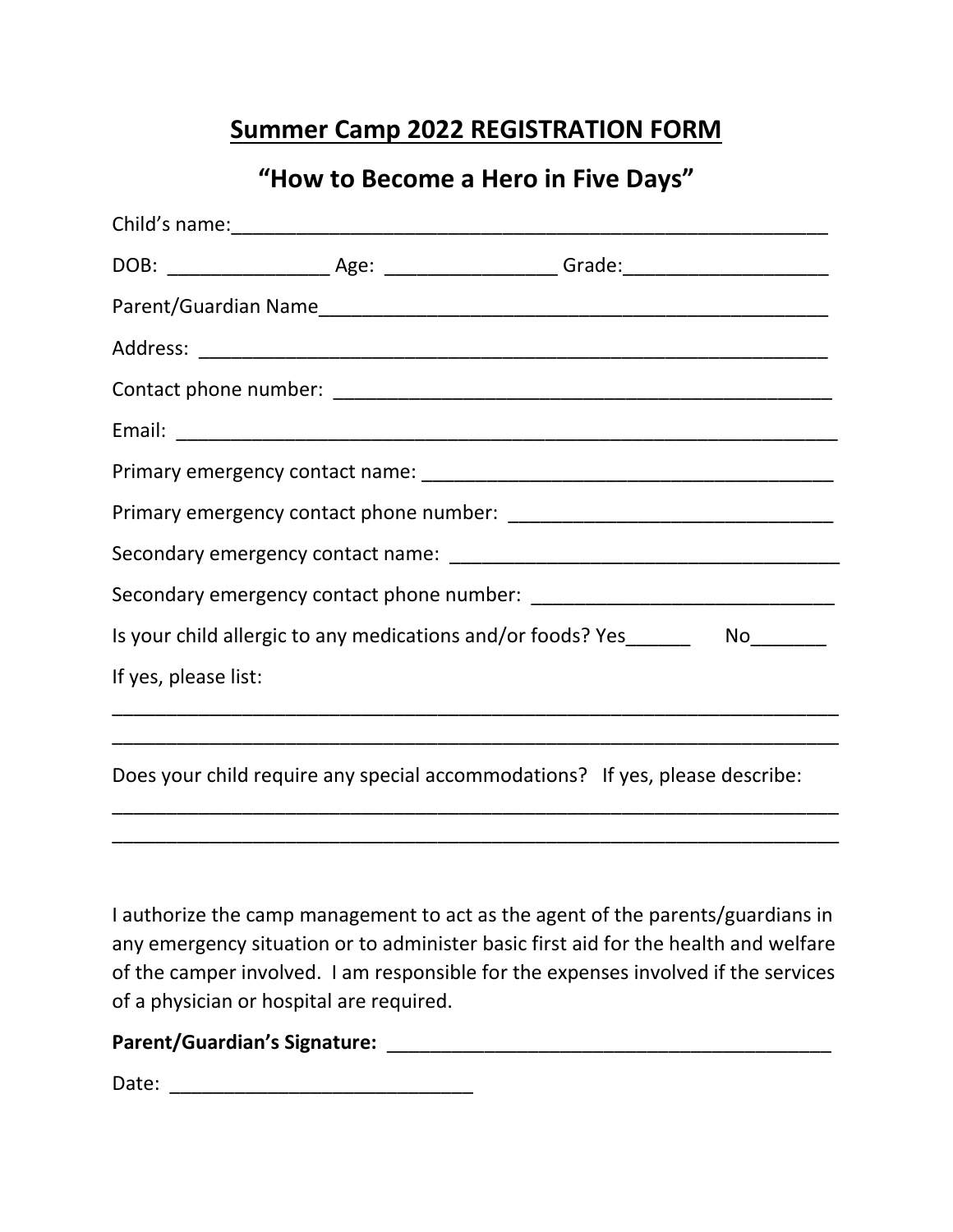Do you give permission for your child to be included in photographs during the event? The photographs may be used in advertisements, brochures, or newspaper articles.

| Yes, I                                | give my |
|---------------------------------------|---------|
| permission for                        | to be   |
| included in photographs at the event. |         |
| <b>Parent/Guardian Signature:</b>     |         |
| Date:                                 |         |

**Cost of camp is \$150.00. \$50.00 non-refundable deposit is required to hold the child's placement in the camp. The remainder of \$100 is due by July 15, 2022.**

> **American Police Hall of Fame & Museum 6350 Horizon Drive Titusville, FL 32780**